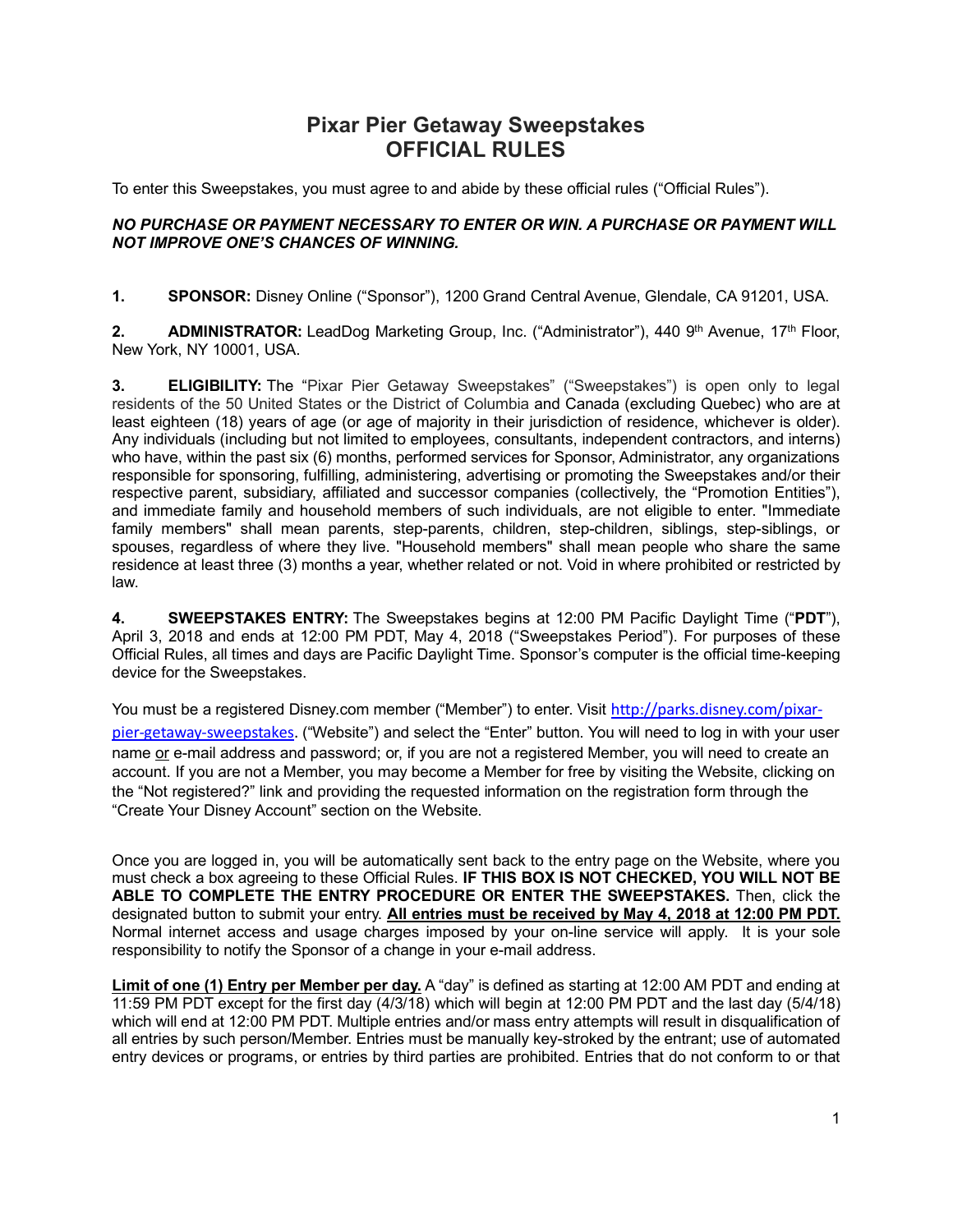violate these Official Rules or are submitted in any manner other than stated in these Official Rules will be disqualified. Proof of submission of entry does not constitute proof of receipt of same. By entering this Sweepstakes, entrants agree to these Official Rules and the decisions of the Administrator and Sponsor, which are binding and final in all matters relating to this Sweepstakes.

**5. RANDOM DRAWING/SELECTION OF WINNER/ODDS:** The potential winner ("Grand Prize Winner") will be selected from among all eligible entries received in a random drawing conducted by the Administrator at its offices in New York, NY, USA. The drawing will take place on or about May 7, 2018. If the potential Grand Prize Winner selected is a Canadian resident, he/she must first correctly answer a timebased mathematical skill-testing question, to be implemented by Administrator, as a condition to being considered the Potential Grand Prize Winner. The drawing will be conducted by Administrator, an independent judging organization/administrator whose decisions are final and binding on all matters related to the Sweepstakes. Sweepstakes is available to over 100 million Internet users. Odds of winning depend on the total number of eligible entries received during the Sweepstakes Period.

## **6. PRIZE/APPROXIMATE RETAIL VALUE:**

**ONE (1) GRAND PRIZE ("Grand Prize"):** Grand Prize Winner will receive a 4-day/3-night trip (the "Trip") for the Grand Prize Winner and up to three (3) guests (collectively, "Group") to *Disneyland®* Resort in Anaheim, CA (the "Resort"). Trip consists of: roundtrip coach air transportation for the Group from a major commercial airport near Grand Prize Winner's legal residence (as selected by Sponsor) ("Airport of Origin") to a Southern California area airport (with possible layovers);provided, however, if the Grand Prize Winner resides within 250 miles of the Resort, air fare will not be provided for the Group; vouchers for up to four (4) round trip ground transfers between the Southern California airport and the Resort; provided, however, if the Grand Prize Winner resides within 250 miles of the Resort, ground transfers will not be provided for the Group. room accommodations consisting of one (1) standard room (with a maximum of four (4) persons per room) for three (3) consecutive nights at a Resort or Resort area hotel selected by Sponsor in its sole discretion; daily parking at the Resort and the hotel is not included; up to four (4) 4-Day *Disneyland®* Resort *Park Hopper*® Tickets with the Disney MaxPass feature (subject to restrictions); one (1) Disney Gift Card with a value of \$400.00 USD for the Grand Prize Winner only (subject to restrictions); services of one (1) *Disneyland* Resort VIP Tour Guide for up to eight (8) consecutive hours on one (1) day during redemption of the Trip (guide, services and hours to be determined by Sponsor); one (1) Disney Gift Card with a value of \$250.00 USD that can be used for a Disney Character Dining experience for the Group during the Trip (subject to availability; reservations recommended); one (1) World of Color premium viewing experience, or another experience as chosen by Sponsor, for the Group during the Trip. (Subject to availability and show schedules). See below for additional restrictions regarding the Trip. Approximate **retail value ("ARV") of Grand Prize: \$9,129.00 USD/\$11,710.00 CAD** which may vary depending upon point of departure. The ARV for the Grand Prize is an estimate made before the Sweepstakes begins.

**Grand Prize Trip must be taken between June 21, 2018 and June 20, 2019.** Grand Prize Winner must provide Sponsor with three (3) possible travel dates with at least six (6) weeks advance notice prior to the earliest potential date of departure; however, Sponsor's decision as to actual travel dates is final and binding. If potential Grand Prize Winner is unavailable to travel during designated timeframe for any reason, the Grand Prize will be forfeited without compensation of any kind and an alternate Grand Prize Winner may be selected (time permitting) from among all remaining eligible entries in a random drawing. Travel must be reserved through Sponsor's agent, and Sponsor shall determine airline and flight itinerary in its sole discretion. All expenses not specifically mentioned herein are not included and are solely the Grand Prize Winner's responsibility, including but not limited to: round trip transportation between the Grand Prize Winner's residence and any Airport of Origin, round-trip transportation between Grand Prize Winner's residence and the hotel if winner resides within 250 miles of the *Disneyland® Resort*, alcoholic and nonalcoholic beverages, fax, food, gratuities and tips, insurance, laundry service, merchandise, parking, room service, service charges, excursions, souvenirs, spa services, telephone calls and taxes which are not expressly included in the Trip. Travel and lodging are subject to availability, certain restrictions, blackout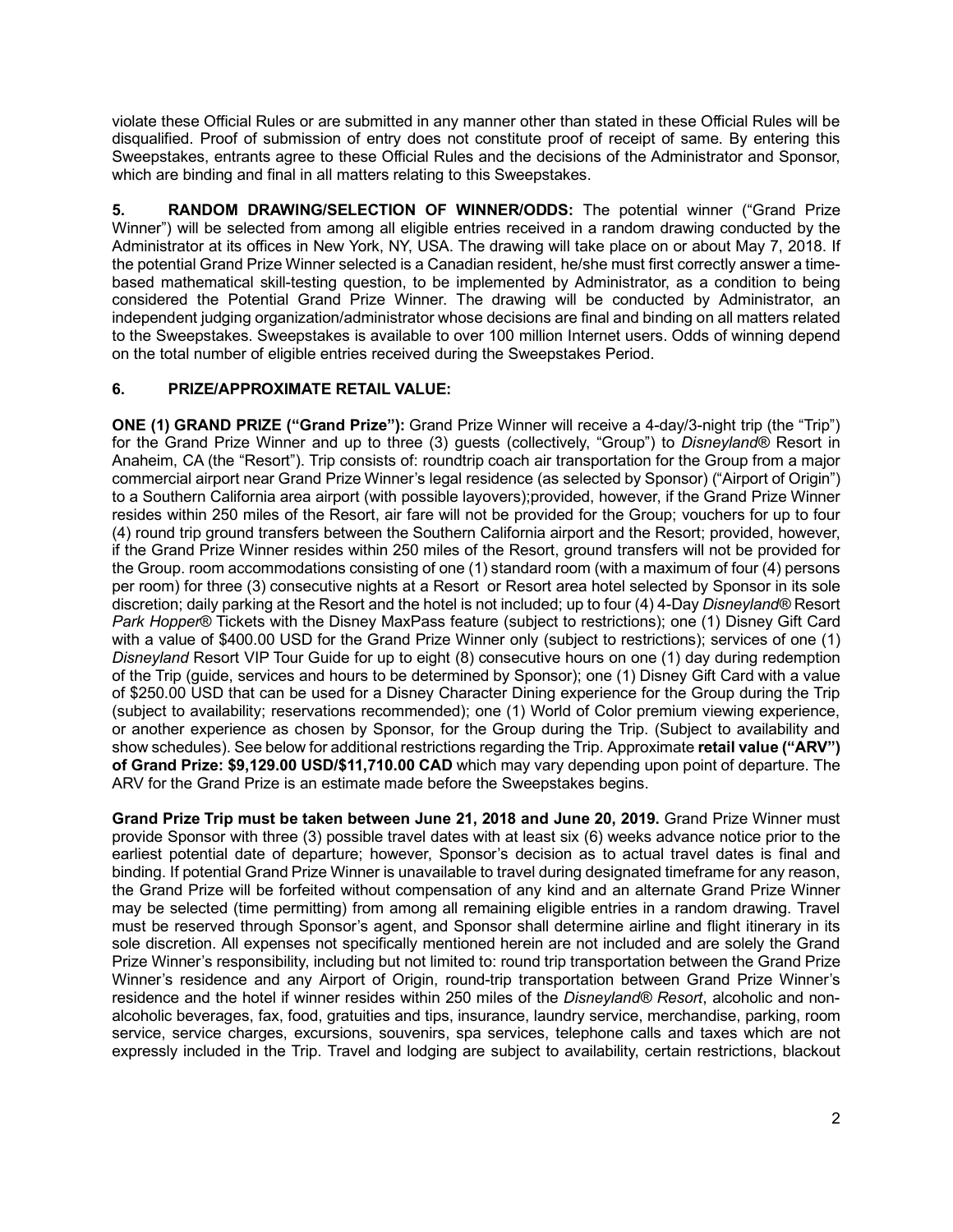dates and Sponsor's approval. Blackout dates include December 15, 2018 – January 5, 2019 and any other dates as determined by Sponsor. Theme park attractions and entertainment are seasonal and subject to change without notice. Airline carrier and hotel regulations and conditions apply. The actual value of the Grand Prize may vary depending on city of departure, date and times of travel, airfare fluctuations and Resort charges at the time of travel booking. Therefore, the actual value of the Grand Prize awarded may be lower or higher at the time it is fulfilled. If the actual value of the Grand Prize is less than the stated ARV, the difference will not be awarded. Any depiction of the Grand Prize is for illustrative purposes only. Itineraries and departure dates may be changed, cancelled or discontinued at any time and without prior notice. Promotion Entities will not replace any lost, mutilated or stolen tickets, travel vouchers, gift cards or certificates. Grand Prize elements may not be separated. Airline tickets issued in conjunction with the Grand Prize are not eligible for frequent flyer miles, and no code share flights may be used. No one-way trips or upgrades allowed. Unless otherwise necessitated by Sponsor, no stopovers are permitted on tickets issued as the Grand Prize; if a stopover otherwise occurs, the Grand Prize will terminate and full fare will be charged from the stopover point for the remaining Trip segment(s), including the return. Once hotel accommodations and flight arrangements have been confirmed, no changes will be allowed except by Sponsor. Grand Prize Winner is solely responsible for any and all excess baggage charges, taxes and any other charges incurred after or in connection with the issuance of airline tickets. Promotion Entities are not liable for any expenses incurred as a consequence of flight cancellation/delay. Grand Prize cannot be used in conjunction with any other promotion or offer, and any unused element of the Grand Prize will be forfeited.

Air transportation, ground transfers, and accommodations must be taken together and cannot be taken separately. No changes will be made to travel details once any element(s) of the travel arrangements have been booked except at Sponsor's sole discretion. Grand Prize travel is subject to capacity controls, availability and certain other restrictions, which may include a Saturday night stay, all of which are subject to change. Airfare may not include government taxes, Passenger Facility Charge or September 11th Security Fee. Other travel restrictions and blackout dates may apply. All airline tickets are subject to the vagaries of flight variation, work stoppages, and schedule or route changes. Sponsor reserves the right to structure travel routes in its sole discretion. The round trip air transportation element for any travel prize begins and ends at the point of departure. Other hotel fees are not included and if applicable may be payable at the time of check-out by the Grand Prize Winner/guest(s). In the event the Grand Prize Winner and/or his or her guest(s) engage in behavior that, as determined by Sponsor in its sole discretion, is obnoxious or threatening, illegal or that is intended to annoy, abuse, threaten or harass any other person, Sponsor reserves the right to terminate the Trip or other applicable experience early, in whole or in part, and send the Grand Prize Winner and/or his or her guest(s) home with no further compensation. Grand Prize Winner acknowledges and agrees to be solely responsible for any actions, claims or liabilities of any member of the Group.

Group must travel together on the Trip and must travel from the major airport closest to the Grand Prize Winner's residence, as determined by Sponsor, in its sole discretion. Guest(s) (if a minor in his/her jurisdiction of residence, his/her parent or legal guardian) must sign a Release and Indemnification and a Publicity Release (where allowed by law), prior to issuance of travel documents. If any guest is a minor, the Grand Prize Winner or one of the Grand Prize Winner's other allotted guests in the Group must be such minor's parent or legal guardian. If Grand Prize Winner elects to travel or partake in the Grand Prize Trip with no guest or fewer than three (3) guests, the Trip will be awarded in increments suitable for the actual number in the Group and no additional compensation will be awarded. Members of the Group are solely responsible for obtaining any and all necessary travel documents (valid photo I.D., passport, visa, credit card, etc.) before departure. Photo identification and credit card or cash deposit may be required at checkin for incidental charges (e.g., room service, use of telephone/IT services, laundry and all other optional extra services not provided in the Grand Prize). Certain restrictions, as determined by Sponsor, may apply. Sponsor will attempt to accommodate Grand Prize Winner's preferred itinerary, but all specifics thereof will be at Sponsor's discretion. If Grand Prize Winner and guest(s) cannot comply with these restrictions or any other portion of these Official Rules, the Grand Prize will be forfeited in its entirety and an alternate Grand Prize Winner will be chosen from among all eligible entries (time permitting). Flight details are subject to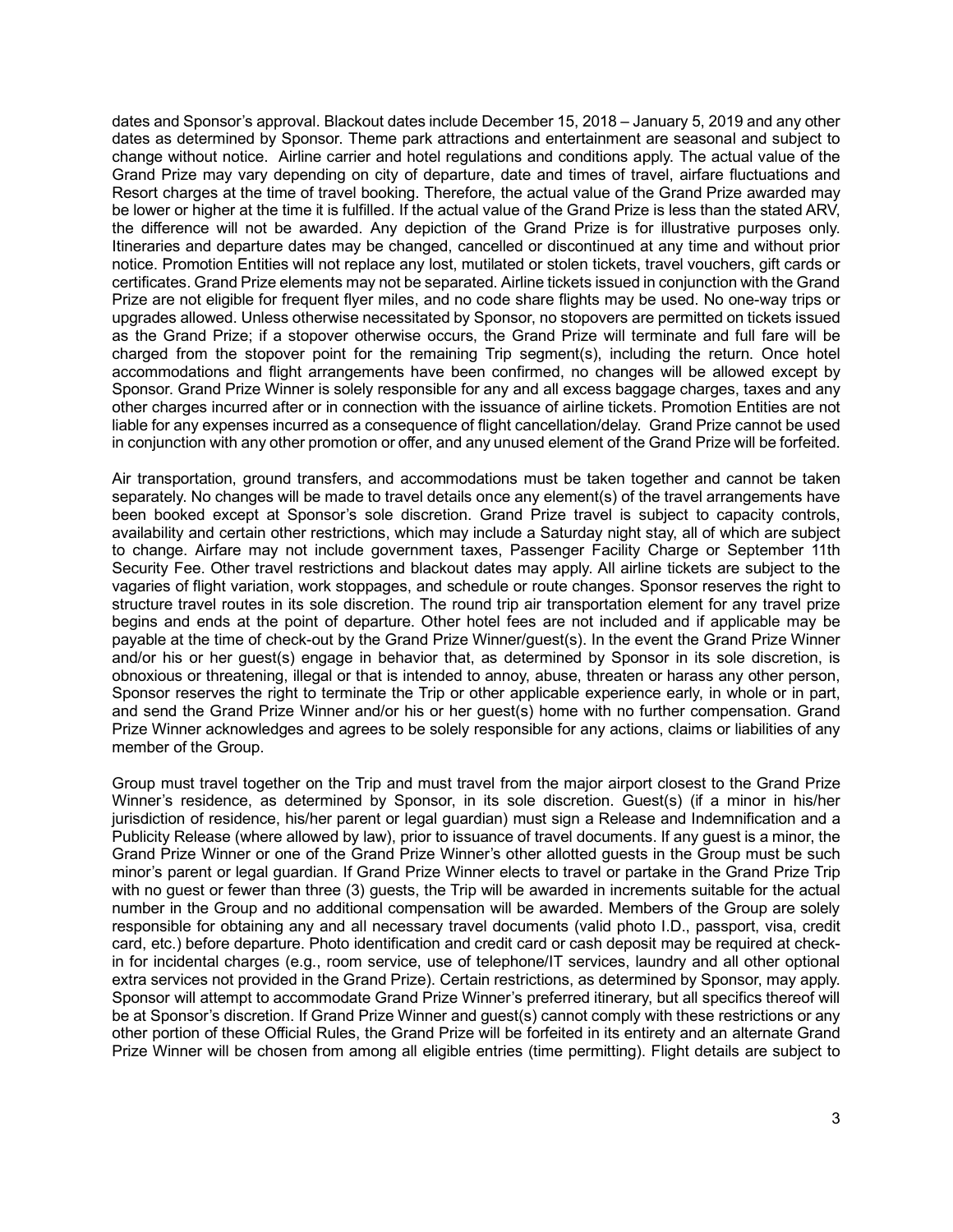availability and airline carrier's regulations and conditions apply. The hotel accommodations and airline tickets will be determined at the sole discretion of Sponsor. If any portion of the Grand Prize is not available for any reason then the Sponsor reserves the right to substitute that portion of the Grand Prize with another prize of comparable or greater value.

All taxes (including, without limitation, U.S. federal, provincial, state and local taxes (including, but not limited to income and withholding taxes), sales taxes, VAT, GST, PST, HST) and, where legal, import Customs and excise duties and fees, as applicable on or connected with any Grand Prize, the shipment of any Grand Prize element, as applicable, and the reporting consequences thereof, and any other expenses not specifically included in the Grand Prize description are the sole responsibility of the Grand Prize Winner. The Grand Prize Winner will receive an IRS Form 1099-MISC reflecting the total fair market value of his/her Grand Prize. If Grand Prize Winner is a Canadian resident, he/she will be furnished with the appropriate Internal Revenue Service form(s). Non-residents of California are subject to the California withholding tax of 7% of the Prize value, when applicable. Grand Prize Winner may be required to provide to Sponsor an amount to cover the balance of all applicable withholding taxes at the normal rates required by law (notwithstanding any tax treaties that may provide for lower rates of tax withholding, including exemption from withholding with the satisfaction of qualification requirements) prior to being awarded the Grand Prize, and failure to do so will result in disqualification.

Prizes are not redeemable for cash or transferable. No substitutions allowed, except as set forth in these Official Rules and at Sponsor's sole discretion, a Prize of comparable or equal value will be provided. Prize elements may not be separated and tickets, vouchers and gift cards will not be replaced if lost or stolen, and Sponsor and Administrator disclaim any and all liability in conjunction therewith. Tickets and gift cards are subject to terms and conditions thereon. All Prizes will be awarded provided a sufficient number of eligible entries are received. In the event there is a discrepancy or inconsistency between disclosures or other statements contained in any Sweepstakes promotional materials and the terms and conditions of these Official Rules, these Official Rules shall prevail and govern.

**7. WINNER NOTIFICATION:** Potential Grand Prize Winner will be notified by e-mail on or about May 7, 2018 and will be required to complete, sign and return within three (3) business days of date on notification an Affidavit of Eligibility, Liability Release and Indemnification, a Publicity Release where allowed by law, as well as other documents that Sponsor may require (collectively the "Prize Claim Documents"). Failure to respond to the initial notification within three (3) business days after notification, return of e-mail notification as undeliverable after two (2) attempts, or failure to return the completed and signed Prize Claim Documents within the indicated time period will result in disqualification, prize forfeiture and selection of an alternate potential Grand Prize Winner from among all remaining eligible entries received (time permitting).

In the event of any dispute concerning the identity of any entrant, the entry will be deemed submitted by the natural person who is the authorized account holder of the e-mail address reflected in the Disney.com Member's registration. "Authorized account holder" is defined as the natural person who is assigned to an e-mail address by an Internet access provider, online service provider, or other organization (e.g., business, educational institution, etc.) that is responsible for assigning e-mail addresses for the domain associated with the submitted e-mail address.

**8. CONDITIONS AND LIMITATIONS OF LIABILITY:** By participating in this Sweepstakes, entrants agree to release and hold harmless the Promotion Entities, as well as each of their respective officers, directors, employees, agents and representatives and each of their respective successors, representatives and assigns, as well as Facebook, Inc., Instagram, LLC and Twitter, Inc. (collectively, the "Released Parties") from any and all actions, claims, injury, loss or damage arising in any manner, directly or indirectly, from participation in this Sweepstakes or any Sweepstakes-related activity or travel, and/or acceptance, receipt, possession or use/misuse of the Grand Prize. By entering, entrants also authorize the Sponsor and its designees to use their name, voice, likeness, photograph, Grand Prize information (if applicable),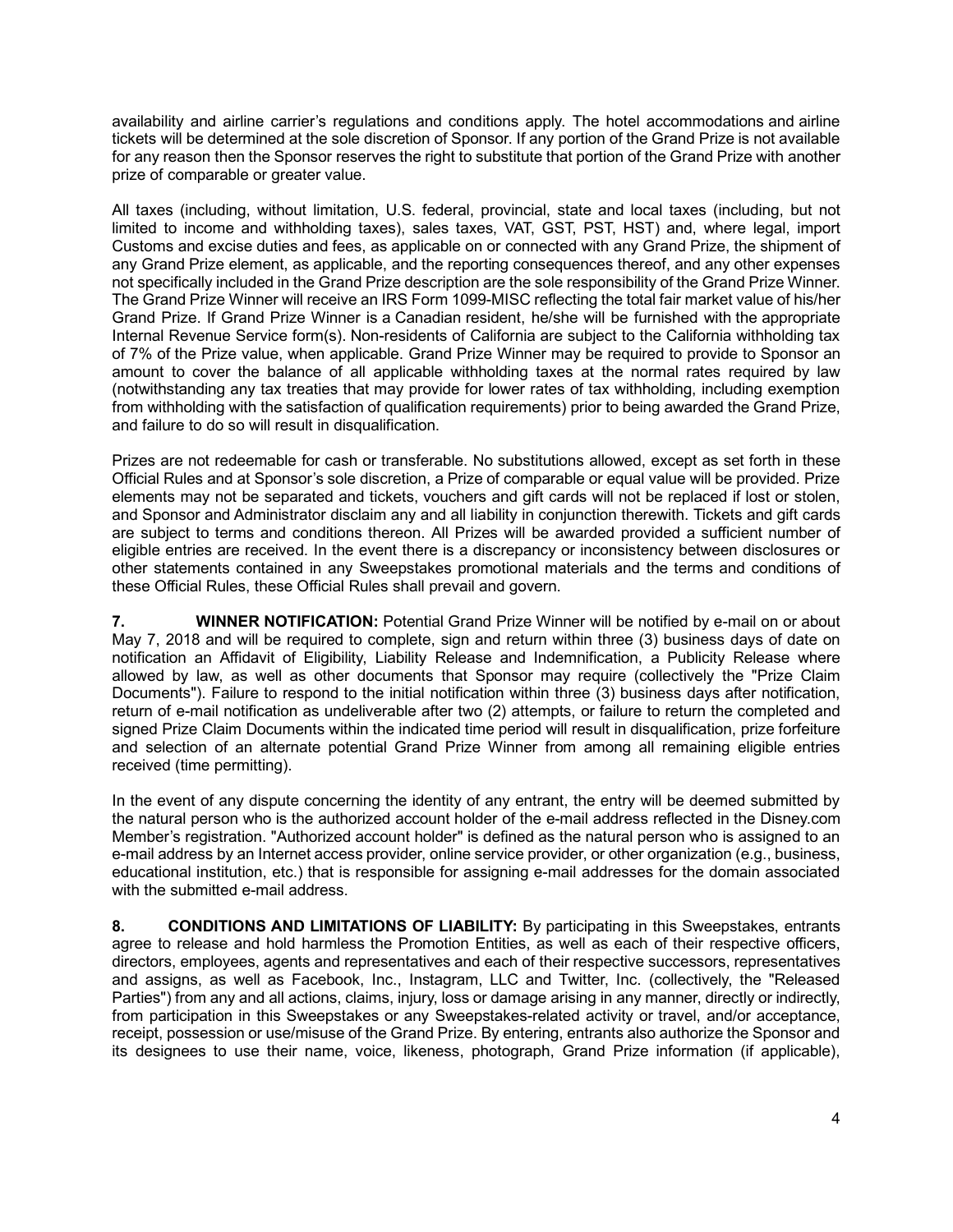biographical data and city and state/province of residence in programming, advertising and/or promotional material or on a Winner's list (if applicable) without compensation to the extent permitted by law. Sponsor is not obligated to use any of the above mentioned information or materials, but may do so and may edit such information or materials, at Sponsor's sole discretion, without obligation or compensation. All federal, state and local laws and regulations apply. All entries become the property of the Sponsor.

Sponsor and its agencies are not responsible for failed, partial or garbled computer transmissions, or for technical failures of any kind affecting the Sweepstakes in any manner, including but not limited to electronic malfunction or damage of any network, hardware or software. If for any reason the Sweepstakes is not capable of running as planned, including infection by computer virus, bugs, tampering, unauthorized intervention, fraud or technical failures beyond Sponsor's control that corrupt or affect the administration, security, fairness, integrity or proper conduct of the Sweepstakes (including entries or otherwise), Sponsor reserves the right, in its sole discretion, to disqualify any individual, whether or not the individual is a participant in the Sweepstakes, who tampers with the entry process, and to terminate, modify or suspend the Sweepstakes. In such event, Sponsor reserves the right to conduct the Sweepstakes and award the Prize by means of a random drawing from among all eligible entries received prior to and/or after (as appropriate) the action taken by Sponsor or otherwise in a manner which is fair, appropriate and consistent with these Official Rules, as determined by Sponsor in its sole discretion. Notice of termination/modification/suspension of Sweepstakes will be posted on Website. No responsibility is assumed for any error, omission, interruption, deletion, defect, delay in operation or transmission, communications line failure, theft or loss, destruction or unauthorized access to, or alteration of, entries; or any problems or technical malfunctions of any telephone network or lines, computer online systems, servers, or providers, computer equipment, software, failure of any e-mail or electronic entry or participation to be received on account of technical problems or traffic congestion on the Internet or at any website/platform, or any combination thereof, including any injury or damage to any person's computer related to or resulting from participation in or downloading any materials from this Sweepstakes. Failure of Sponsor or Administrator to enforce any provision of these Official Rules shall not constitute the waiver of such provision.

Persons entering the Sweepstakes further agree not to knowingly damage or cause interruption of the Sweepstakes and/or prevent others from participating in the Sweepstakes. CAUTION: ANY ATTEMPT TO DAMAGE ANY ONLINE SERVICE, WEBSITE OR PLATFORM OR UNDERMINE THE LEGITIMATE OPERATION OF THE SWEEPSTAKES VIOLATES CRIMINAL OR CIVIL LAWS. IF SUCH AN ATTEMPT IS MADE, SPONSOR MAY DISQUALIFY ANY PERSON, WHETHER OR NOT THE INDIVIDUAL IS A PARTICIPANT IN THE SWEEPSTAKES, MAKING SUCH ATTEMPT AND SEEK DAMAGES TO THE FULLEST EXTENT OF THE LAW.

## **SPONSOR MAKES NO WARRANTY, REPRESENTATION, OR GUARANTEE, EXPRESS OR IMPLIED, IN FACT OR IN LAW, RELATIVE TO THE USE OF THE PRIZE, INCLUDING, WITHOUT LIMITATION, ITS QUALITY, MERCHANTABILITY OR FITNESS FOR A PARTICULAR PURPOSE.**

**9. DISPUTES.** To the fullest extent permitted by law, entrant agrees that: (1) any and all disputes, claims and causes of action arising out of or connected with this Sweepstakes or the awarding of the Grand Prize shall be resolved individually, without resort to any form of class action, and exclusively by the United States District Court for the Central District of California/Western Division or California State court situated in Los Angeles County, California; (2) any and all claims, judgments and awards shall be limited to actual out-of-pocket costs incurred, including costs associated with entering this Sweepstakes, but in no event attorneys' fees; and (3) under no circumstances will entrant be permitted to obtain awards for, and entrant hereby waives all rights to claim, indirect, punitive, incidental and consequential damages and any other damages, other than for actual out-of-pocket expenses, and any and all rights to have damages multiplied or otherwise increased. All issues and questions concerning the construction, validity, interpretation and enforceability of these Official Rules, or the rights and obligations of the entrant and Sponsor in connection with the Sweepstakes shall be governed by, and construed in accordance with, the laws of the State of